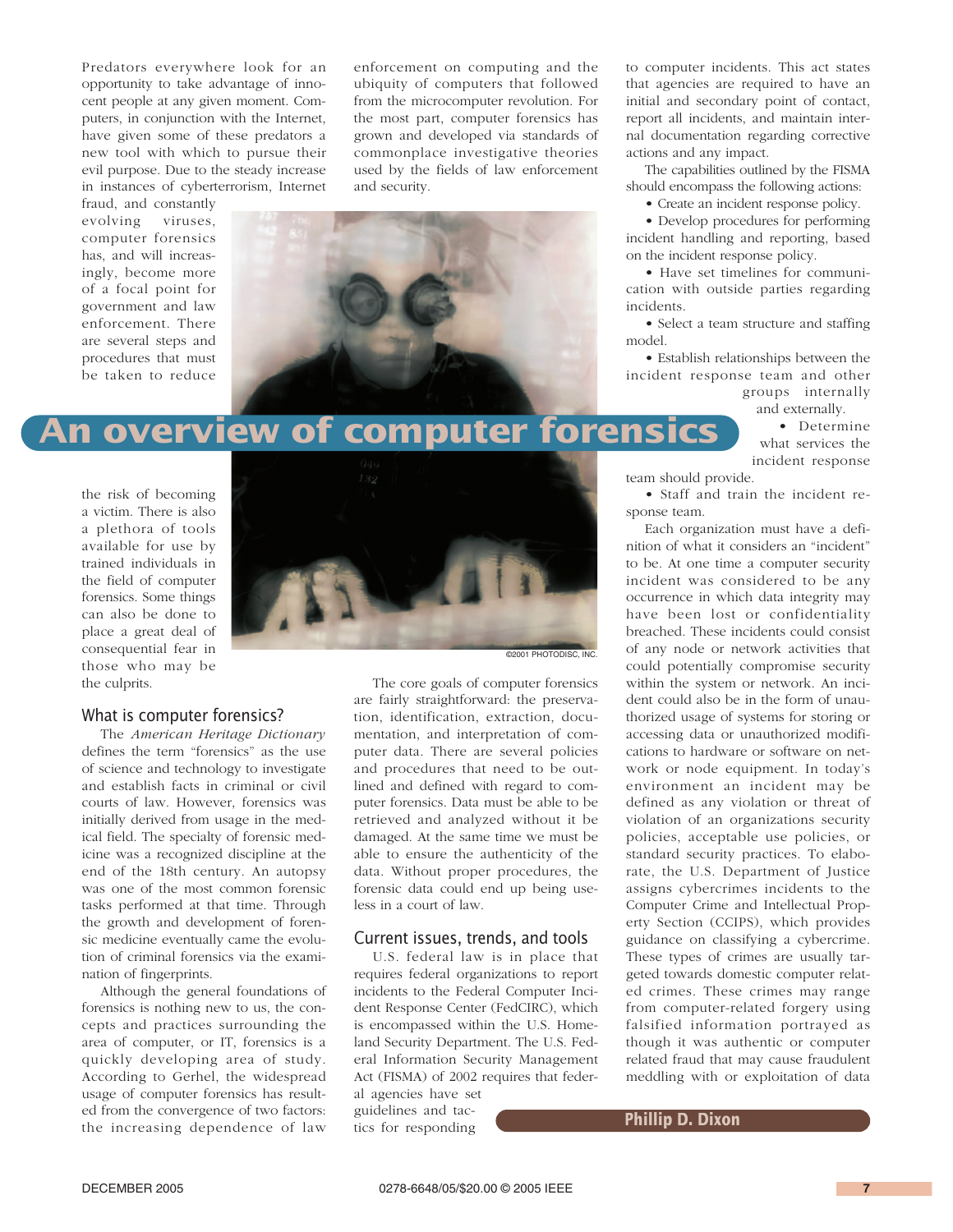to that can cause property loss. Cybercrime can also deal with the areas of ecommerce legal issues, encryption, privacy issues, and intellectual property issues just to mention a few.

Once these forms of crimes begin to infiltrate into the military and international environments, the term cyberterrorism may be more adequate. Dictionary.com defines terrorism as the unlawful use or threatened use of force or violence by a person or an organized group against people or property with the intention of intimidating or coercing societies or governments, often for ideological or political reasons. In relation, cyberterrorism would be an unlawful attack or threat against computers, networks, or any electronic system with the sole purpose of intimidation or attempted governmental coercion to achieve some terrorist groups' political or social agenda.

The National Institute of Standards and Technology lists what it considers an incident to consist of (see <http://csrc.nist.gov/publications/nistpubs/800-61/sp800-61.pdf>).

• *Denial of service attacks.* An attacker sends malicious packets of data to a Web server that causes it to crash. An attacker may direct hundreds of external compromised computers to send the maximum amount of Internet Control Message Protocol (ICMP) requests to an organization's network. See Fig. 1.



**Fig. 1 In a distributed denial of service attacks, the attacking computer hosts are often zombie computers utilizing high-speed connections to the Internet that may have been compromised by virus or Trojan horse programs, permitting the intruder to remotely control the machine and direct the attack. Given enough such slave hosts, the services of even the most robust and well-connected Web sites can be denied.**

• *Malicious code.* In this instance a worm may use open file shares to infect hundreds of computers in an organization. An organization may receive a warning from an antivirus vendor that there may be a new virus spreading by way of e-mail and the Internet. Based on previous antivirus incidents, an organization may expect the new virus to infect within a few hours.

• *Unauthorized access.* In this incident the attacker utilizes tools to access a server's password file. An intruder may gain administrator-level privileges to a system and then threaten to release the details of the intrusion to the press if money is not paid to conceal the breach.

• *Inappropriate usage.* This is when a user provides illegal copies of software for other people to use via peer-to-peer file sharing. If a person threatens another person via e-mail is another example.

In 2001, the Information Technology Information Sharing and Analysis Center (IT-ISAC) was formed to help the business world secure its assets. These assets include physical assets such as hardware and network infrastructure as well as logical assets such as software or warehoused data. This came about after several highly publicized attacks on Internet companies at that time. The project was originally conceived in 1998 by then-President Bill Clinton. Clinton urged government agencies to merge resources with various industries to create various information sharing and analysis centers to share information about threats. This has been very useful as the reliance of government services upon private sector

> resources has steadily increased in recent years. This is apparent in the October 2000 Department of Defense contract awarded to Electronic Data Systems Corporation (EDS). EDS, which provides information technology services and business solutions to its customers, was awarded a US\$6.9 billion contract. The contract was to create a central portal for Navy and Marine Corps personnel allowing them to access applications and services electronically from one central Web interface. This contract was the largest ever awarded at that time and

utilized hardware and software from various private sector vendors including but not limited to Cisco, Dell, MCI, and of course Microsoft.

Outsourcing of IT-related services oversees has also continually increased the level of risk associated with securing computers. A lack of international laws exists which would govern the legal ramifications of security breaches occurring at outsourced overseas facilities. Outsourced overseas personnel may also not be upheld to the same scrutiny regarding background checks and ethical business practices. The number of application development and analyst positions that are contracted to overseas firms has continued to increase. This has brought about caution when it comes to securing the networks they use. Though many companies would prefer to keep their security administration services as an in-house operation, many companies have grown to the point that the task is too big to maintain internally. Organizations usually know what they are good at and must admit if they do not have the expertise to provide adequate security to its systems. These organizations must ensure that the worst-case scenario is always evaluated before a decision is made to internalize security tasks or outsource security tasks.

### Computer forensics tools

There is a plethora of hardware and software tools available to assist with the interpretation of forensic data. One software package, "Forensic Toolkit," is produced by AccessData <http://www. accessdata.com/Product04\_Overview.ht m?ProductNum=04>. The AccessData Forensic Toolkit can be used by both law enforcement and the private sector to run complete forensic examinations of a computer. It encompasses customizable filters that allow the examiner to weed through thousands of files including e-mail analysis. A few things that this package can do is locate supposedly deleted email on a computer. This feature is compatible with Outlook, AOL, Outlook Express, Netscape, Earthlink, Yahoo, Hotmail, Eudora, and MSN e-mail. The Forensics Toolkit also allows you to access and decrypt protected storage data within the registry.

New Technologies Inc. <http://www. secure-data.com> is a company comprised of private sector computer forensic software developers and retired federal computer specialists. The focus of the company was to compile a suite of tools that could be utilized by the government and business sectors is aid in dealing with malicious computer acts via criminal or corporate abuse.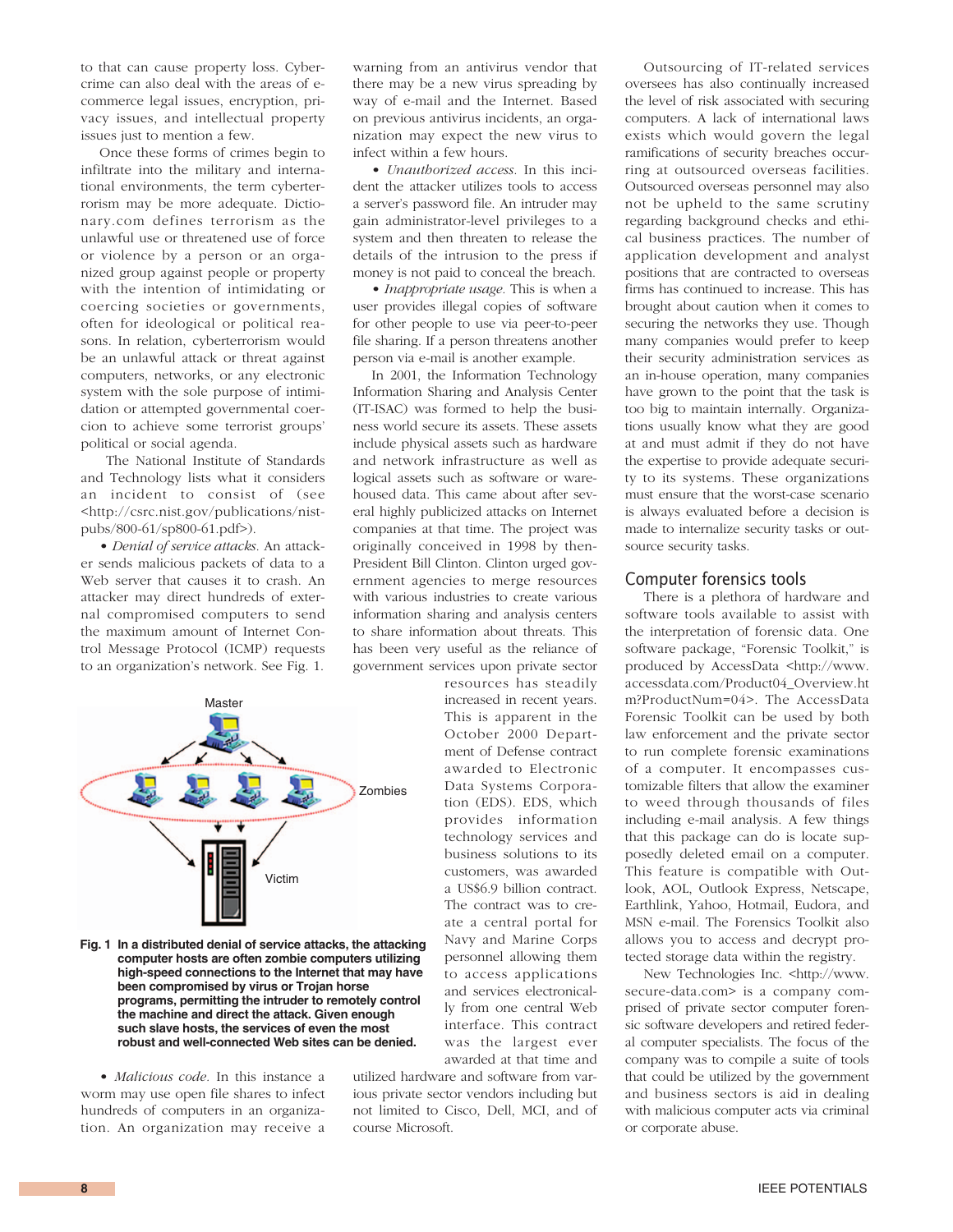# Computer forensics and its relationship to the Internet

The vast majority of security threats imposed on organizations are possible because of the Internet. This connection of millions of computers all over the world that allows for the exchange of information and data has brought with it many security issues which must continue to be addressed. These issues include virus and worm propagation, spam, e-mail phishing, data theft, and other remotely exploitable threats including denial of service attacks. In today's world of terrorism we must not underestimate our level of dependence on technology and the Internet. This dependence has made the Internet a prime target for espionage and terrorism. The U.S. Department of Homeland Security's Computer Emergency Readiness Team has composed a National Strategy to Secure Cyberspace.

The National Strategy to Secure Cyberspace breaks down the cybersecurity steps and procedures that should be implemented for state and local governments, along with private companies and individuals, to be safe. Before the government could outline recommendations, they first had to identify where the weaknesses were. The initial weaknesses were identified as

• lack of senior management's attention

• lack of performance measurement

• weak security education and awareness programs

• failure of the U.S. government to fully fund and integrate security into capital planning and investment control

• failure to ensure that contractor services are adequately secure

• failure to detect, report, and share information on known or suspected vulnerabilities.

Once the shortcomings were identified, the U.S. government could then begin to analyze what should be done to correct the situation. There are four main points in which the government found the greatest need to address. The first was to strengthen counterintelligence efforts in cyberspace. This meant that the FBI and other members of the intelligence arena assume a more proactive approach in understanding the capabilities and motives of possible threats. Second, the government felt the need to improve attack attribution and preventative capabilities. This meant that not only the intelligence community but the U.S. Department of Defense and other law enforcement agencies needed

to be able to quickly pinpoint the cause and source of cybersecurity threats. There should also be in place a process that prevents any attacks from penetrating vital systems and infrastructure. Third, the government felt the need to improve the level of coordination between the United States and the national security community with regard to responding to cyberattacks. This meant that U.S. national security, law enforcement, and defense agencies must all have open means of communication ensuring that criminal matters are referred appropriately. Fourth, the government wanted to reserve the right to respond in an appropriate manner. This meant that the United States did not want to limit retaliatory efforts to criminal prosecution. The United States wanted the right to be able to respond to an attack in a way which they deemed appropriate.

To additionally assist with combating high-tech crime, in April 2004 the FBI launched the National Steering Committee (NSC), a computer forensics advisory board. The goal of this committee is to provide an intergovernmental body that gives guidance and recommendations to the FBI regarding the Regional Computer Forensics Laboratory program. The assistant director of the Investigative Technologies Division said, "Computer forensics is one of the most specialized sciences available to law enforcement, making the RCFL Program one of the most dynamic tools we have to fight crime and terrorism." The main focus of the program is to provide expertise in the area of computer forensics to law enforcement agencies to assist with ongoing criminal investigations and/or prosecutions.

# Training and education in computer forensics

The digital front line is where the battle is being fought between infiltrator and security analyst. Having properly trained individuals at the helm of government infrastructure is key in the defense of these systems. There is plenty of industry and government recognized certification programs in existence today. Some of these certifications are for specific platforms, and some are more generalized. Outlined here are some of the more notable programs that may be correlated to the specialty of computer forensics.

One of the most respected security certifications is the Certified Information System Security Professional (CISSP) that was developed by the International Information Systems Security Certification Consortium. The CISSP program certifies that an individual has a mastery of international standards of information security.

The International Association of Computer Investigative Specialists offers training and certifications that were initially only offered to those in the law enforcement community. However, anyone may now pursue these credentials. The key certification that they offer is the Certified Forensic Computer Examiner (CFCE). This certification involves two weeks of training that teaches forensic imaging, examination, reporting, and ethics. Legal issues in the area of computer crimes are also addressed by practicing attorneys. The collection of electronic evidence and search and seizure practices are also addressed. Individuals learn to use the various hardware and software tools available to analyze forensic data. Even case documentation is not overlooked. Instructors know there is a possibility that all work could be useless if it is not documented properly. This is basically an A-to-Z breakdown in the area of computer forensics.

Another respected program is one sponsored by the International Information Systems Forensics Association (IISFA) called the Certified Information Forensics Investigator (CIFI). The IISFA Web site states that the CIFI certification is a designation earned exclusively by the most qualified information forensic professionals in the field. Along with adherence to the highest standards of ethical conduct, the CIFI epitomizes the highest standards in knowledge requirements and expertise. The CIFI encompasses multiple domains of knowledge, practical experience, and a demonstration of expertise and understanding accomplished through a rigorous exam proctored under the most controlled of environments. Unlike many vendor certifications, the CIFI maintains vendor neutrality and is independent of dependency requirements such as sponsored training, purchasing of product, or requirements other than ability. In fact, candidates may choose to sit for the exam without any restrictions other than adherence to the IISFA code of ethics and the exam fee. The CIFI is recognized as the only certification that truly represents the abilities of field information forensics investigators and is the benchmark by which they are measured. Earning the CIFI